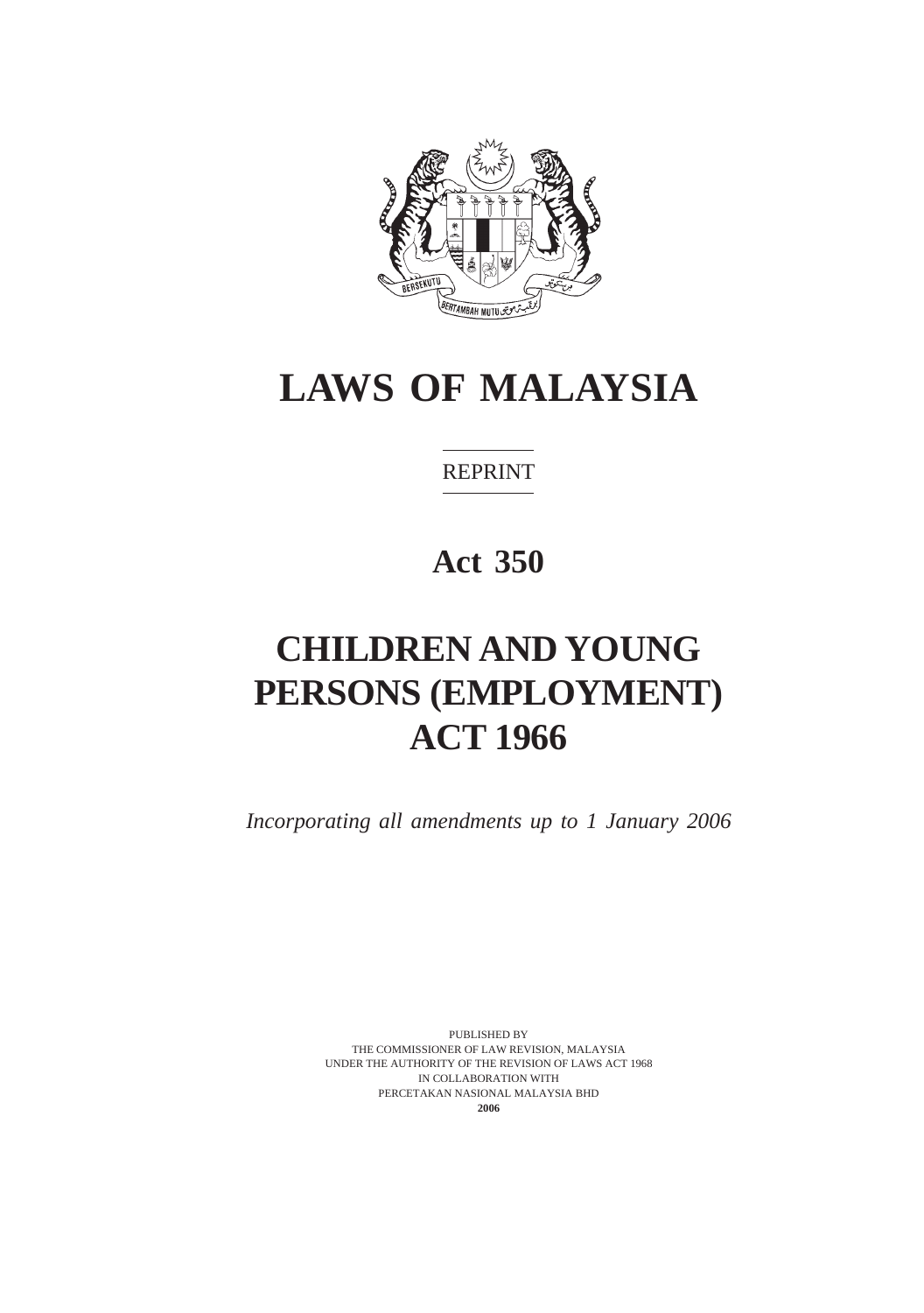# **CHILDREN AND YOUNG PERSONS (EMPLOYMENT) ACT 1966**

| First enacted | 1966 (Act No. 40 of<br>1966)             |
|---------------|------------------------------------------|
| Revised       | 1988 (Act 350 w.e.f.<br>3 November 1988) |

*PREVIOUS REPRINT*

*First Reprint … … … … … 2001*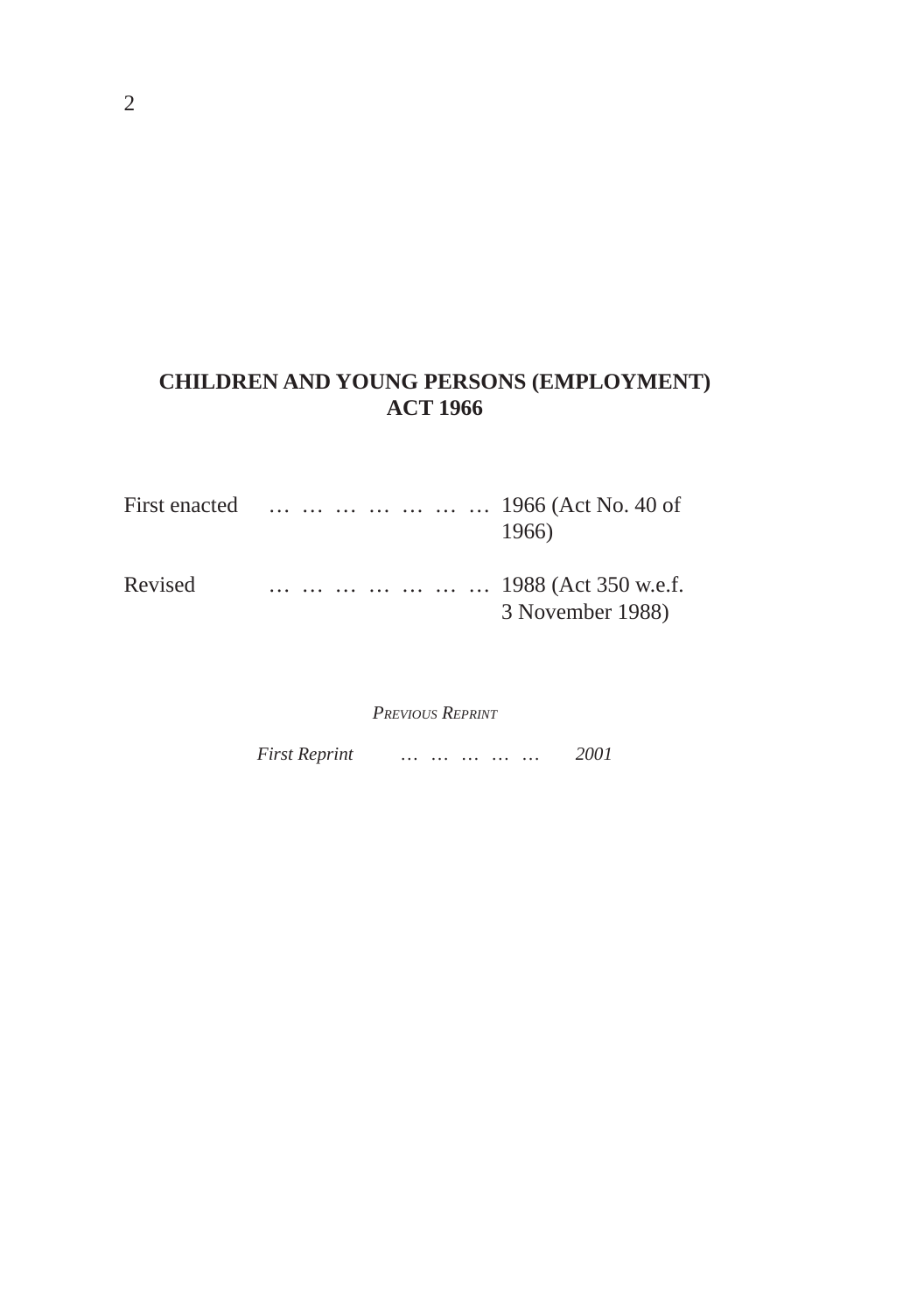### **Act 350**

# **CHILDREN AND YOUNG PERSONS (EMPLOYMENT) ACT 1966**

#### ARRANGEMENT OF SECTIONS

Section

- 1. Short title and application
- 1A. Interpretation

### EMPLOYMENT

- 2. Employment in which children and young persons may be engaged
- 3. The Minister may prohibit any child or young person from engaging or being engaged in any employment
- 4. Number of days work
- 5. Hours of work of children
- 6. Hours of work of young persons

#### PUBLIC ENTERTAINMENT

7. Employment connected with public entertainment

### INQUIRY INTO WAGES

8. Power to prescribe minimum wages after inquiry

### **MISCELLANEOUS**

- 9. Administration and enforcement
- 10. Jurisdiction
- 11. Prosecutions and right of audience
- 12. Certificate of medical officer as to age
- 13. Contractual capacity
- 14. Penalty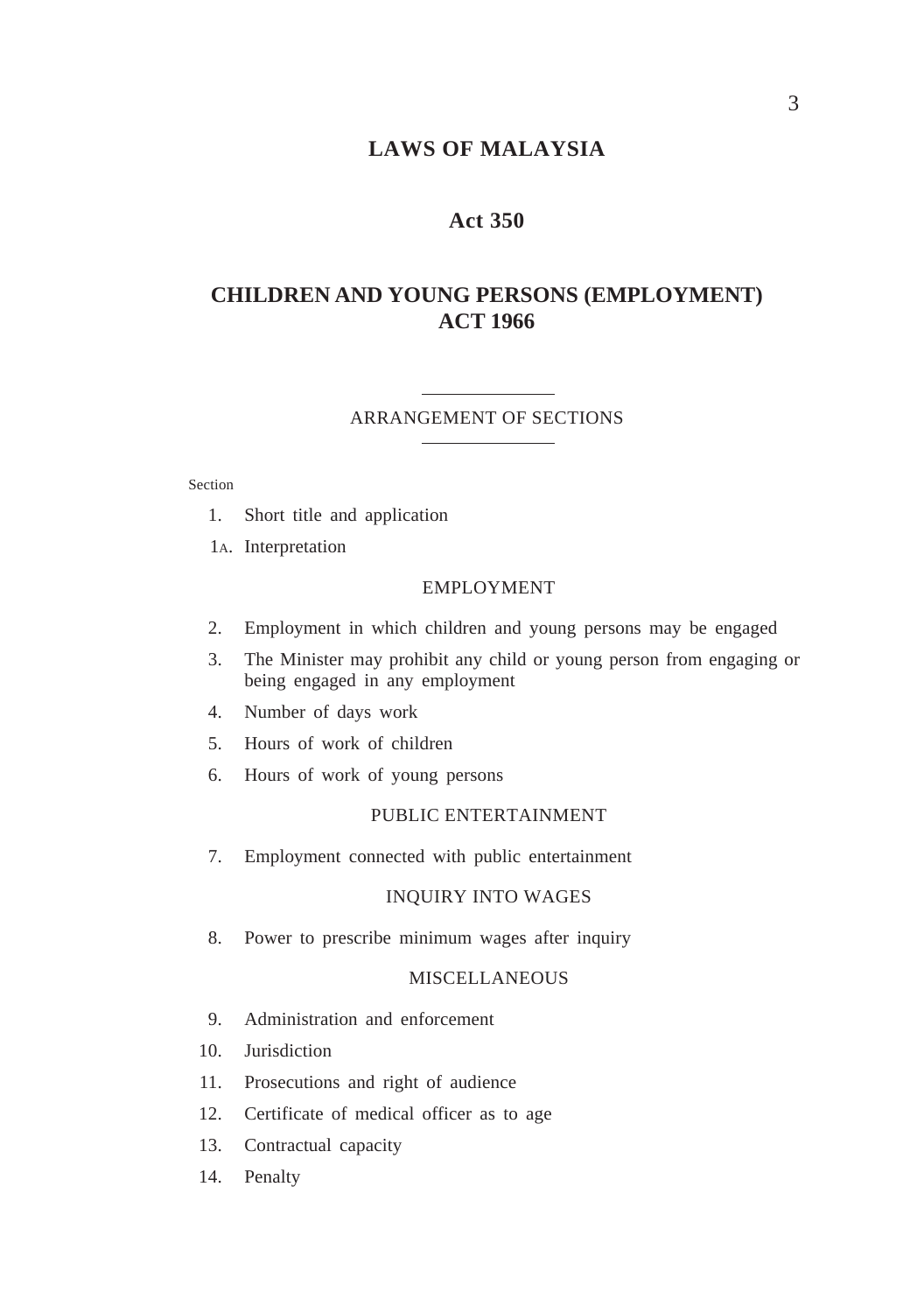Section

- 15. Regulations
- 16. Application of certain provisions of the Employment Act 1955 and regulations made thereunder
- 17. (*Omitted*)
- 18. Saving

FIRST SCHEDULE

SECOND SCHEDULE—*(Omitted)*

THIRD SCHEDULE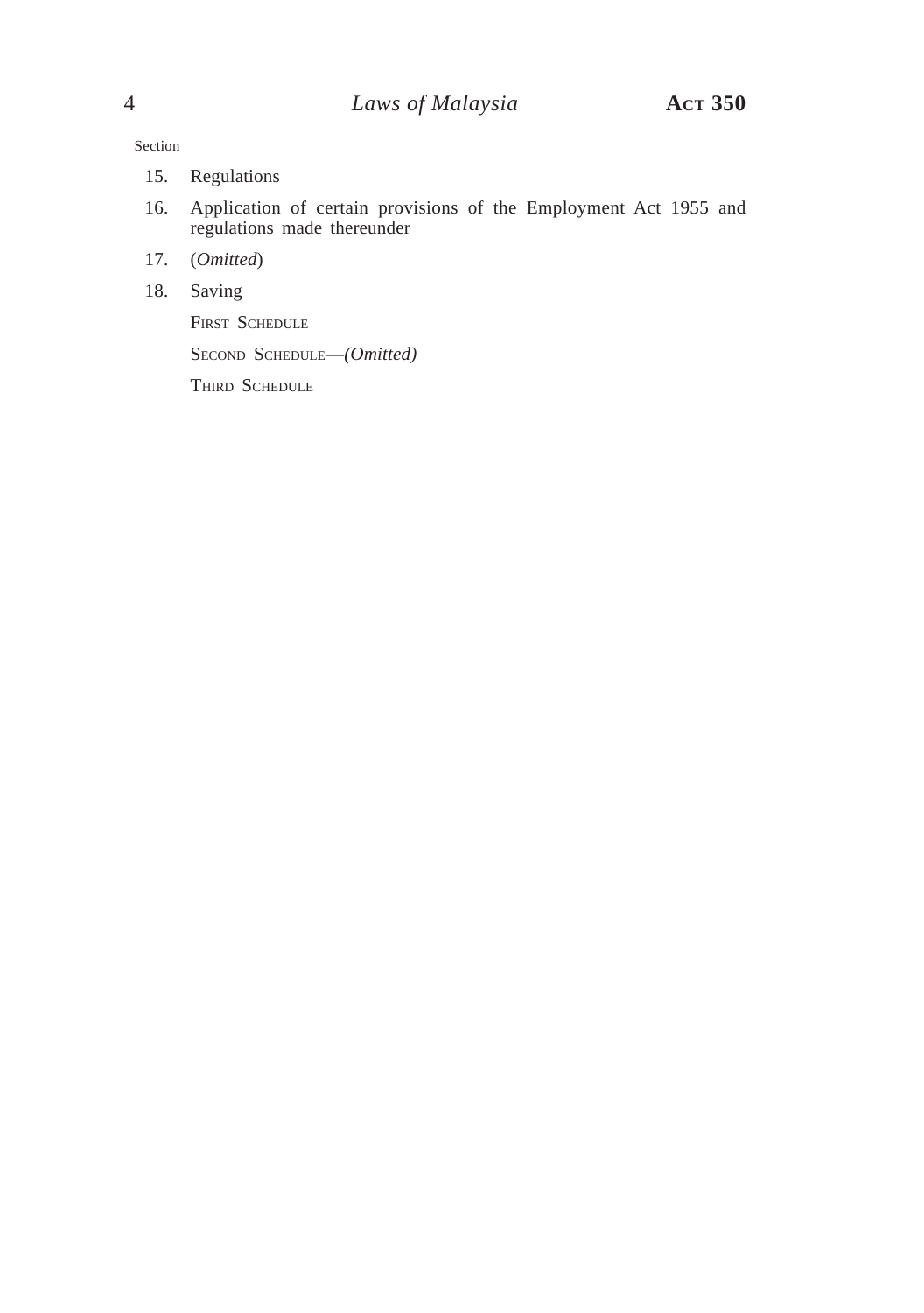### **Act 350**

### **CHILDREN AND YOUNG PERSONS (EMPLOYMENT) ACT 1966**

An Act to regulate the employment of children and young persons.

[*1 October 1966, P.U. 356/1966*]

**BE IT ENACTED** by the Seri Paduka Baginda Yang di-Pertuan Agong with the advice and consent of the Dewan Negara and Dewan Rakyat in Parliament assembled, and by the authority of the same, as follows:

### **Short title and application**

**1.** (1) This Act may be cited as the Children and Young Persons (Employment) Act 1966.

(2) This Act shall apply only to the States of \*Peninsular Malaysia.

### **Interpretation**

**1A.** (1) In this Act, unless the context otherwise requires—

"agricultural undertaking" means any work in which any person is employed under a contract of service for the purposes of agriculture or horticulture, the tending of domestic animals and poultry or the collection of the produce of any plants or trees, but does not include any work performed in a forest;

"child" means any person who has not completed his fourteenth year of age or of such age as the Yang di-Pertuan Agong may by notification in the *Gazette* prescribe;

"contract of service" means any agreement, whether oral or in writing and whether express or implied, whereby a person agrees in accordance with the provisions of this Act to employ a child or young person and that child or young person agrees to serve him and includes an apprenticeship contract;

<sup>\*</sup>*NOTE*—All references to "West Malaysia" shall be construed as reference to "Peninsular Malaysia" –*see* the Interpretation (Amendment) Act 1997 [*Act A996*] subsection 5(2).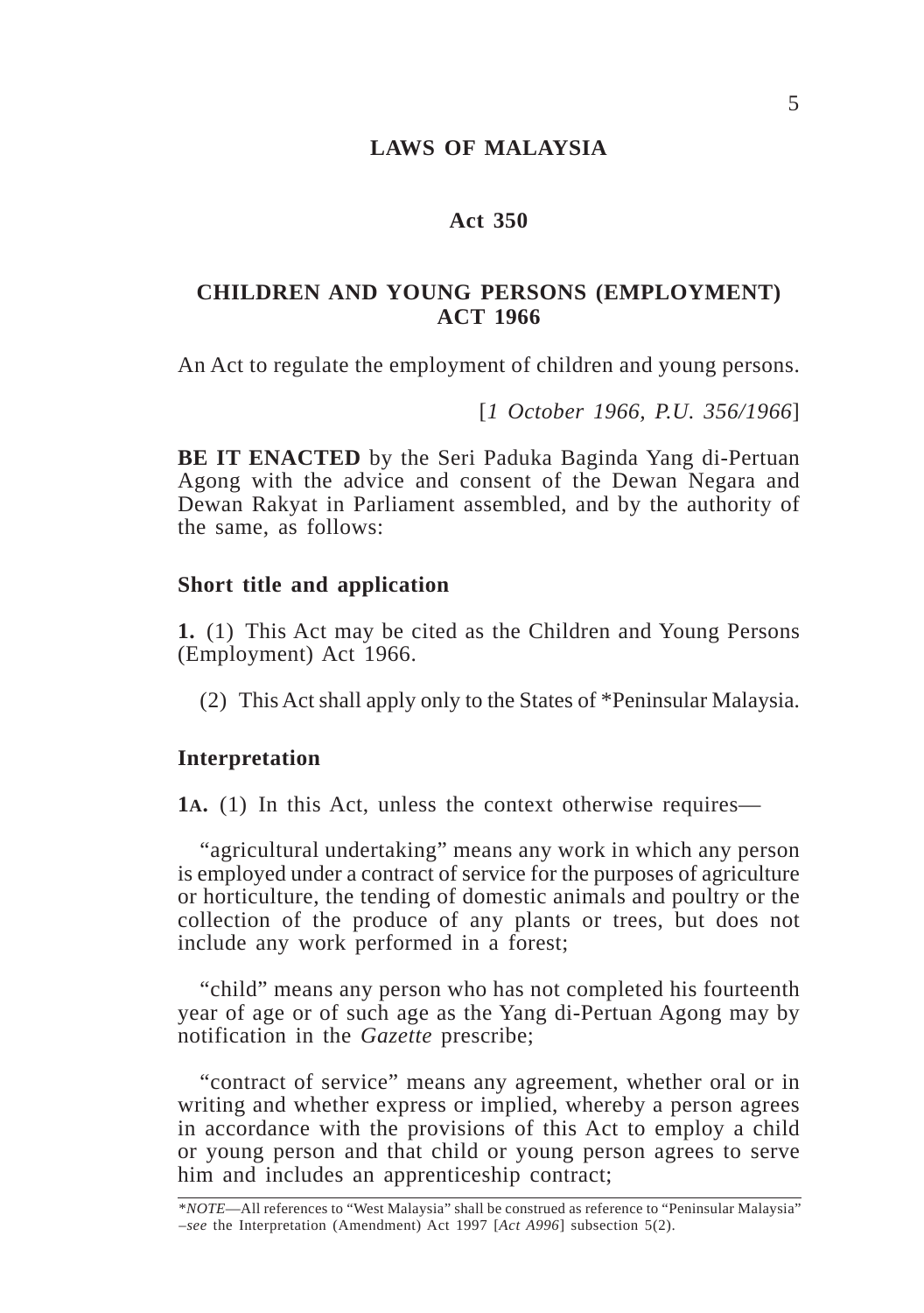"employ" and "employment" mean employment in any labour exercised by way of a trade or for the purposes of gain, whether the gain be to a child, young person or to any other person;

"employer" means any person who has entered into a contract of service to employ any child or young person and includes the agent, manager or factor of such first-mentioned person;

"entertainment" includes any exhibition or performance; and a person is deemed to take part in an entertainment when such person is employed in or connected with such entertainment whether as a performer, stage-hand or musician;

"guardian" in relation to child or young person, includes any person who, in the opinion of the court having cognizance of any case in relation to the child or young person or in which the child or young person is concerned, has for the time being the charge of or control over the child or young person;

"Minister" means the Minister for the time being charged with responsibility for labour;

"public entertainment" means entertainment to which the public or any section of the public is admitted or in connection with which any charge, whether for admission or not, is made or at which any collection or subscription is received and includes performances for the making of films for public exhibition other than news films but does not include any entertainment given by the pupils of any school registered under the \*Education Act 1961 [*Act 43 of 1961*] at or under the auspices of such school, or any entertainment promoted by a voluntary, social or welfare body which has been approved by the Director General;

"vessel" includes any ship or boat or any other description of vessel used in navigation;

"young person" means any person who, not being a child, has not completed his sixteenth year of age.

(2) Other expression have the same meanings as in the Employment Act 1955 [*Act 265*] and the Weekly Holidays Act 1950 [*Act 220*].

<sup>\*</sup>*NOTE*—The Education Act 1961 [*Act 43 of 1961*] has since been repealed by the Education Act 1996 [*Act 550*]–*see* section 155 of Act 550.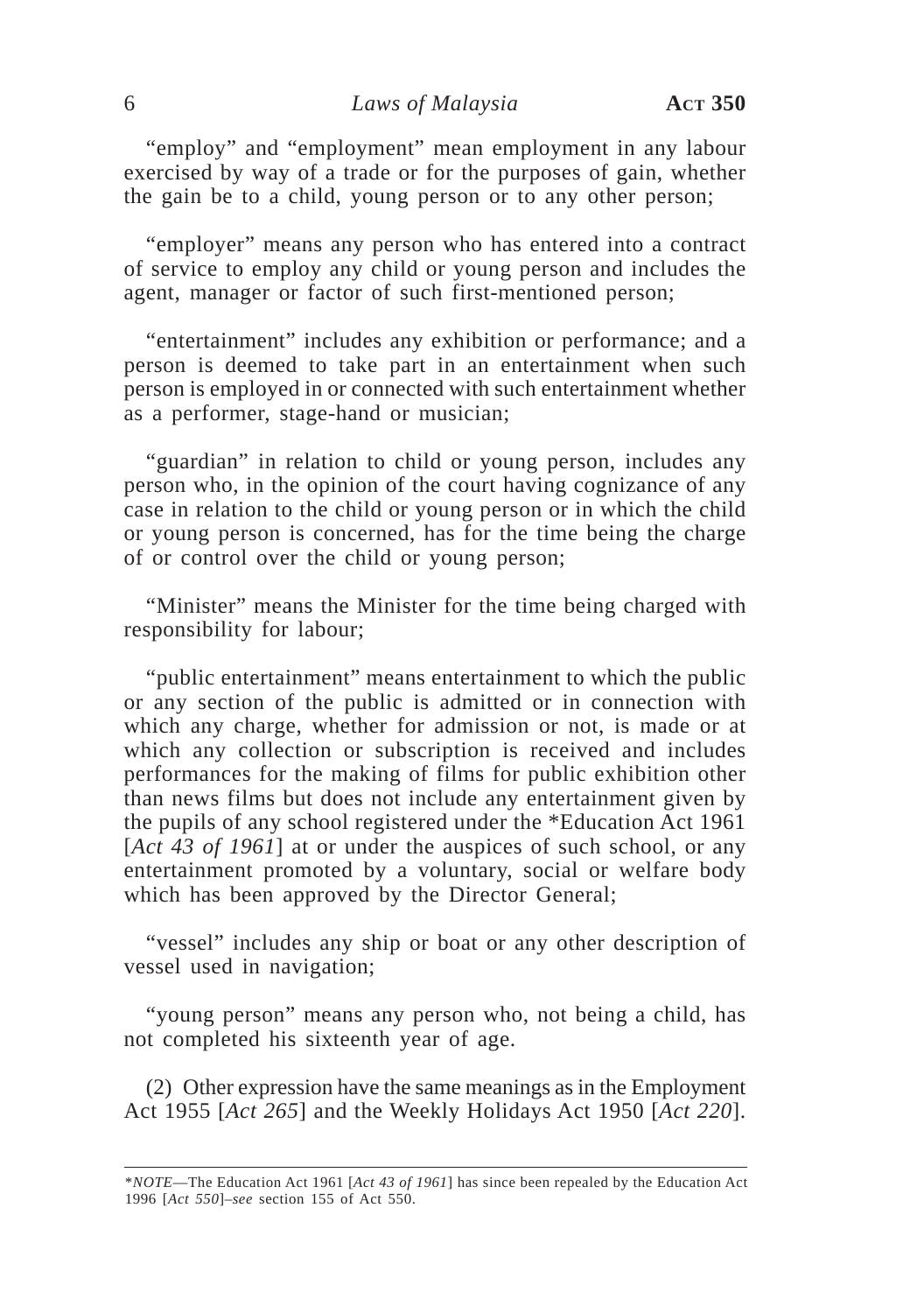### EMPLOYMENT

### **Employment in which children and young persons may be engaged**

**2.** (1) No child or young person shall be, or be required or permitted to be, engaged in any employment other than those specified in this section.

- (2) A child may be engaged in any of the following employments:
	- *(a)* employment involving light work suitable to his capacity in any undertaking carried on by his family;
	- *(b)* employment in any public entertainment, in accordance with the terms and conditions of a licence granted in that behalf under this Act;
	- *(c)* employment requiring him to perform work approved or sponsored by the Federal Government or the Government of any State and carried on in any school, training institution or training vessel; and
	- *(d)* employment as an apprentice under a written apprenticeship contract approved by the Director General with whom a copy of such contract has been filed.

(3) A young person may be engaged in any of the following employments:

- *(a)* any employment mentioned in subsection (2); and in relation to paragraph *(a)* of that subsection any employment suitable to his capacity (whether or not the undertaking is carried on by his family);
- *(b)* employment as a domestic servant;
- *(c)* employment in any office, shop (including hotels, bars, restaurants and stalls), godown, factory, workshop, store, boarding house, theatre, cinema, club or association;
- *(d)* employment in an industrial undertaking suitable to his capacity; and
- *(e)* employment on any vessel under the personal charge of his parent or guardian:

Provided that no female young person may be engaged in any employment in hotels, bars, restaurants, boarding houses or clubs unless such establishments are under the management or control of her parent or guardian: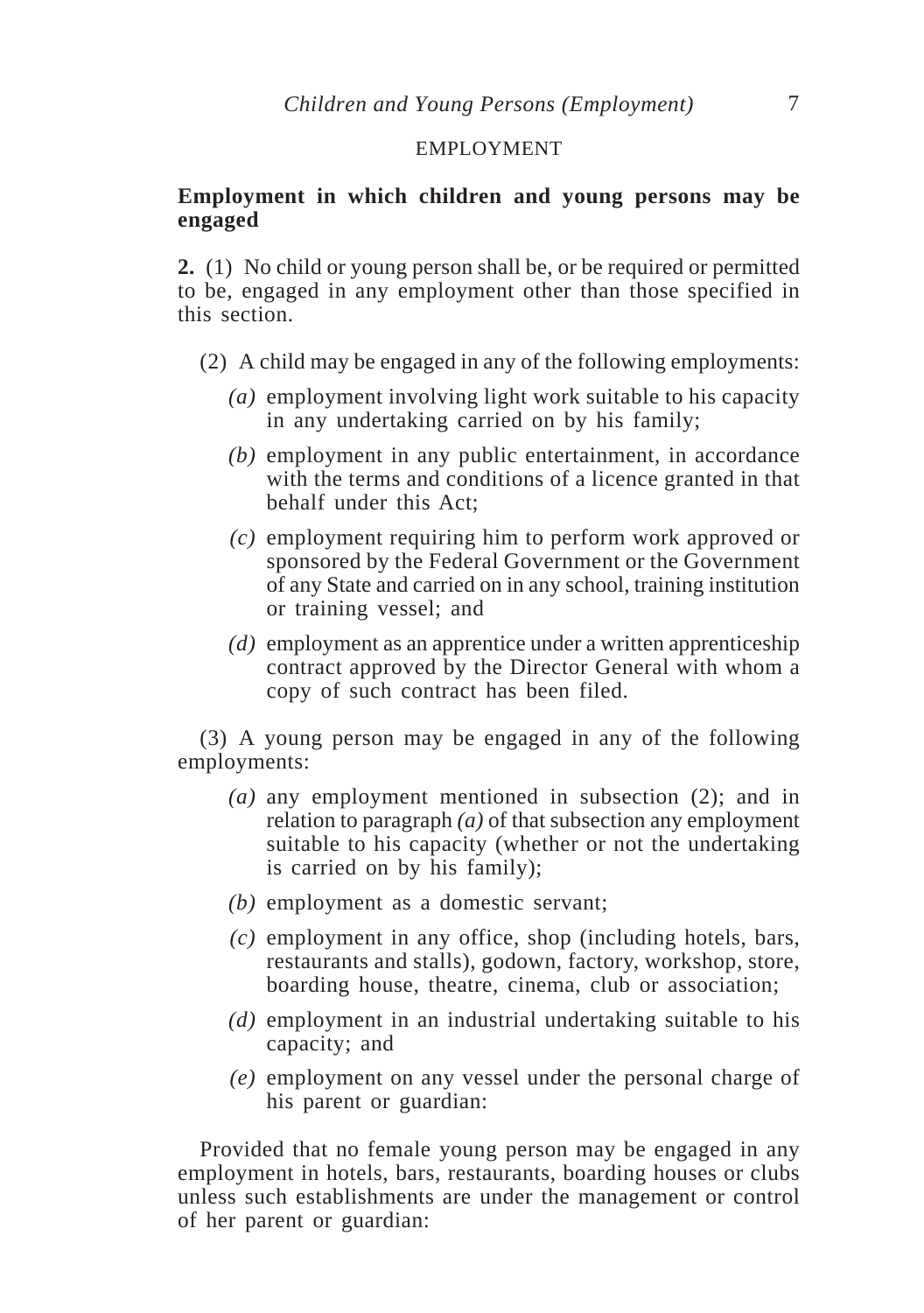Provided further that a female young person may be engaged in any employment in a club not managed by her parent or guardian with the approval of the Director General.

(4) The Minister may, if he is satisfied that any employment (not mentioned in subsection  $(2)$  or subsection  $(3)$ ) is not dangerous to life, limb, health or morals, by order declare such employment to be an employment in which a child or young person may be, or permitted to be, engaged; and the Minister may in such order impose such conditions as he deems fit and he may at any time revoke or vary the order or may withdraw or alter such conditions.

(5) No child or young person shall be, or be required or permitted to be, engaged in any employment contrary to the provisions of the Factories and Machinery Act 1967 [*Act 139*] or the \*Electricity Act 1949 [*Act 116*] or in any employment requiring him to work underground.

## **The Minister may prohibit any child or young person from engaging or being engaged in any employment**

**3.** Notwithstanding the foregoing provisions, the Minister may, in any particular case, by order prohibit any child or young person from engaging or from being engaged in any of the employments mentioned in section 2 if he is satisfied that having regard to the circumstances such employment would be detrimental to the interests of the child or young person, as the case may be.

### **Number of days of work**

**4.** No child or young person engaged in any employment shall in any period of seven consecutive days be required or permitted to work for more than six days.

### **Hours of work of children**

**5.** (1) No child engaged in any employment shall be required or permitted—

*(a)* to work between the hours of 8 o'clock in the evening and 7 o'clock in the morning;

<sup>\*</sup>*NOTE*—The Electricity Act 1949 [*Act 116*] has since been repealed by the Electricity Supply Act 1990 [*Act 447*].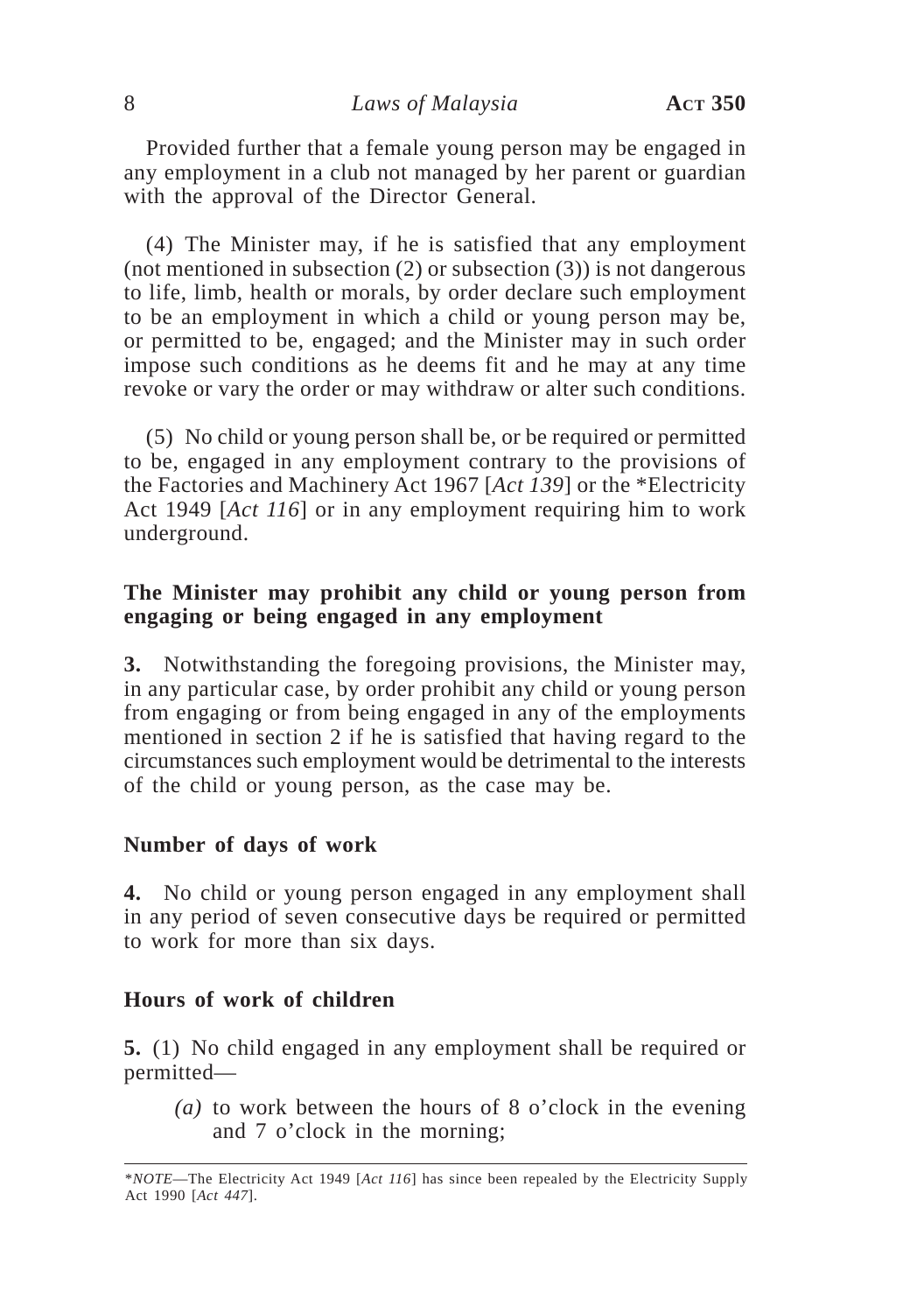- *(b)* to work for more than three consecutive hours without a period of rest of at least thirty minutes;
- *(c)* to work for more than six hours in a day or, if the child is attending school, for a period which together with the time he spends attending school, exceeds seven hours; or
- *(d)* to commence work on any day without having had a period of not less than fourteen consecutive hours free from work.

(2) Paragraph (1)*(a)* shall not apply to any child engaged in employment in any public entertainment.

### **Hours of work of young persons**

**6.** (1) No young person engaged in any employment shall be required or permitted—

- *(a)* to work between the hours of 8 o'clock in the evening and 6 o'clock in the morning;
- *(b)* to work for more than four consecutive hours without a period of rest of at least thirty minutes;
- *(c)* to work for more than seven hours in any one day or, if the young person is attending school, for a period which together with the time he spends attending school, exceeds eight hours:

Provided that if the young person is an apprentice under paragraph  $2(2)(d)$ , the period of work in any one day shall not exceed eight hours; or

*(d)* to commence work on any day without having had a period of not less than twelve consecutive hours free from work.

(2) Paragraph (1)*(a)* shall not apply to any young person engaged in employment in an agricultural undertaking or any employment in a public entertainment or on any vessel under paragraph 2(3)*(e)*.

### PUBLIC ENTERTAINMENT

### **Employment connected with public entertainment**

**7.** (1) No child or young person shall take part or be required or permitted to take part in any public entertainment unless there has been issued by the Director General of Labour or by such other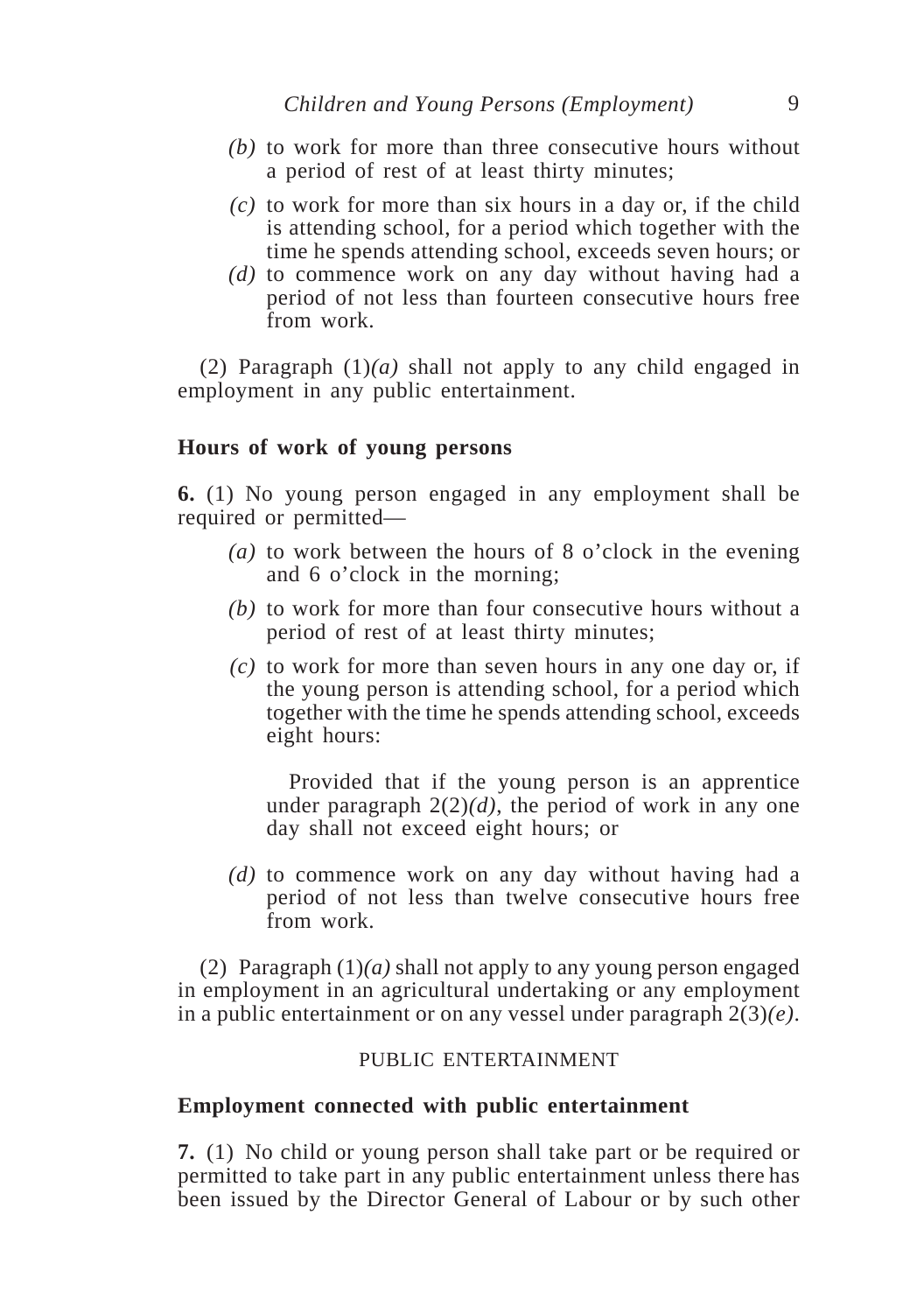Director General as may be authorized in writing in that behalf by the Director General of Labour to the person employing such child or young person a licence in that behalf; and the Director General may, in addition to such conditions or restrictions as may be prescribed from time to time under section 15, impose in respect of such licence (whether at the time the licence is issued or thereafter from time to time) such conditions as he deems fit.

(2) No licence under subsection (1) shall be granted by the Director General to any person where he is of the opinion that the employment is dangerous to the life, limb, health or morals of the child or young person aforesaid.

(3) The Director General may cancel any licence issued under this section on any ground for which he could refuse to issue a licence or on breach of any condition thereof, and such cancellation shall take effect forthwith until and unless set aside on appeal.

(4) Any child or young person or the parent or guardian of such child or young person or any other person aggrieved by the decision of the Director General aforesaid may within fourteen days of the making of that decision appeal to the Minister, and the decision of the Minister shall be final.

(5) In the event of an appeal, the child or young person or the parent or guardian of such child or young person shall be entitled to be supplied by the Director General the reasons in writing for the cancellation of or refusal to issue a licence or for the imposition of conditions on a licence.

### INQUIRY INTO WAGES

### **Power to prescribe minimum wages after inquiry**

**8.** (1) If representation is made to the Minister that the wages of children or young persons in any class of work in any area are not reasonable having regard to the nature of the work and conditions of employment obtaining in such class of work, the Minister may, if he considers it expedient, direct an inquiry.

(2) For the purpose of such inquiry, the Minister shall appoint a Board consisting of an independent member who shall be chairman and an equal number of representatives of employers and workers.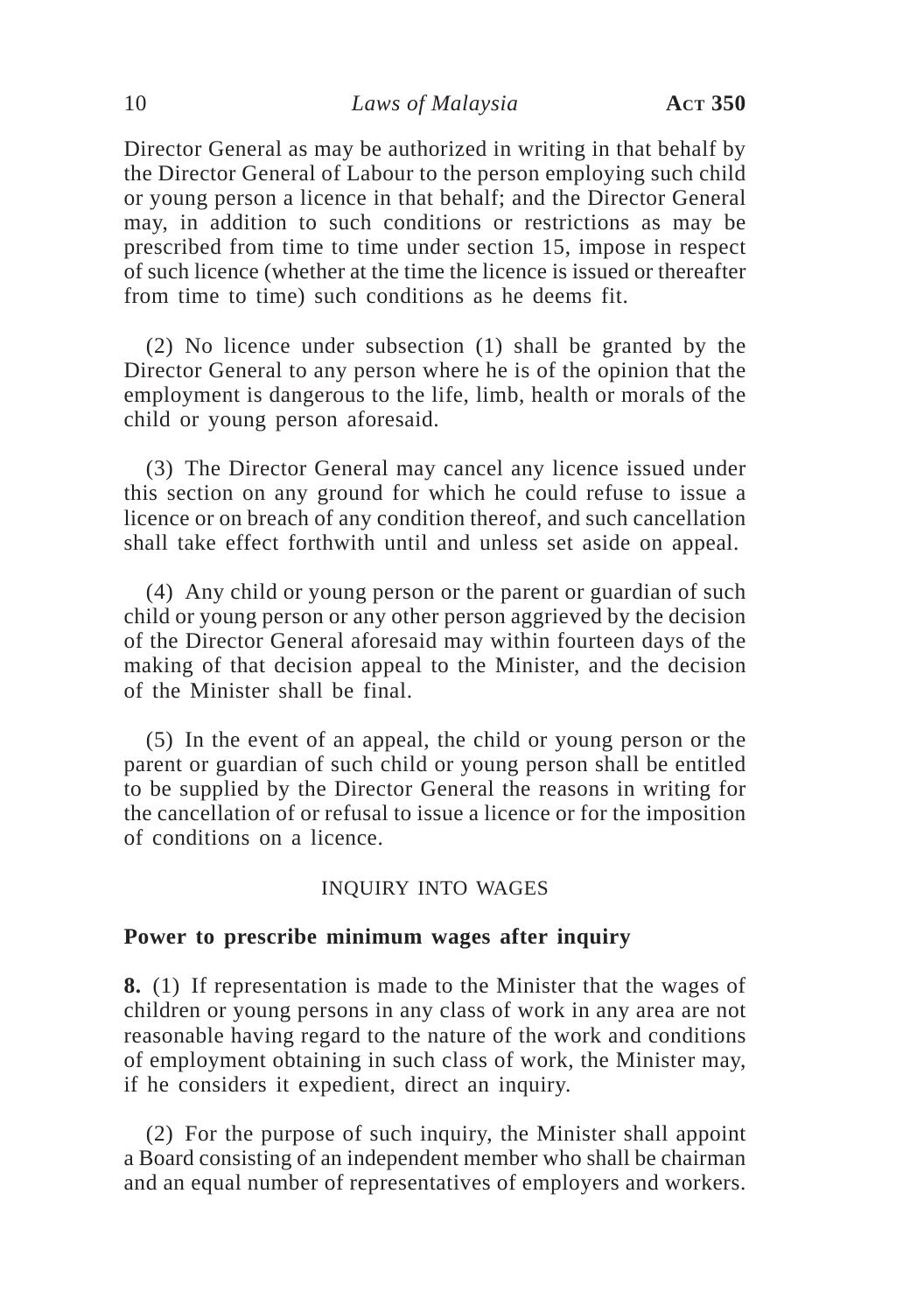(3) The Board shall, after holding the inquiry, report to the Minister its findings and recommendations; and the Minister may, after considering the report of the Board, make an order prescribing the minimum rates of wages to be paid to children or young persons or to both, employed in the class of work in the area aforesaid.

(4) Upon publication of such order, it shall not be lawful for any employer to pay any child or young person to whom the order applies, wages below the minimum rates specified in the order.

### **MISCELLANEOUS**

### **Administration and enforcement**

**9.** The Director General of Labour and such other officers appointed under section 3 of the Employment Act 1955 to carry out the provisions of that Act, shall be charged with the responsibility for the carrying out of the provisions of this Act; and references in this Act to the Director General shall unless the context otherwise requires be construed as references to any one of these officers.

### **Jurisdiction**

**10.** Without prejudice to the jurisdiction of the High Court or the Sessions Court, the Court of a First Class Magistrate shall have jurisdiction to try any offence against this Act and to award the full punishment prescribed.

### **Prosecutions and right of audience**

**11.** (1) Proceedings for offences against this Act or against any order or regulation made thereunder shall not be instituted or conducted except by or on behalf of the Public Prosecutor or by the Director General.

(2) The Director General shall have the right to appear and be heard in any proceedings under this Act, and such right shall include the right to appear and represent a child or young person in any such proceedings.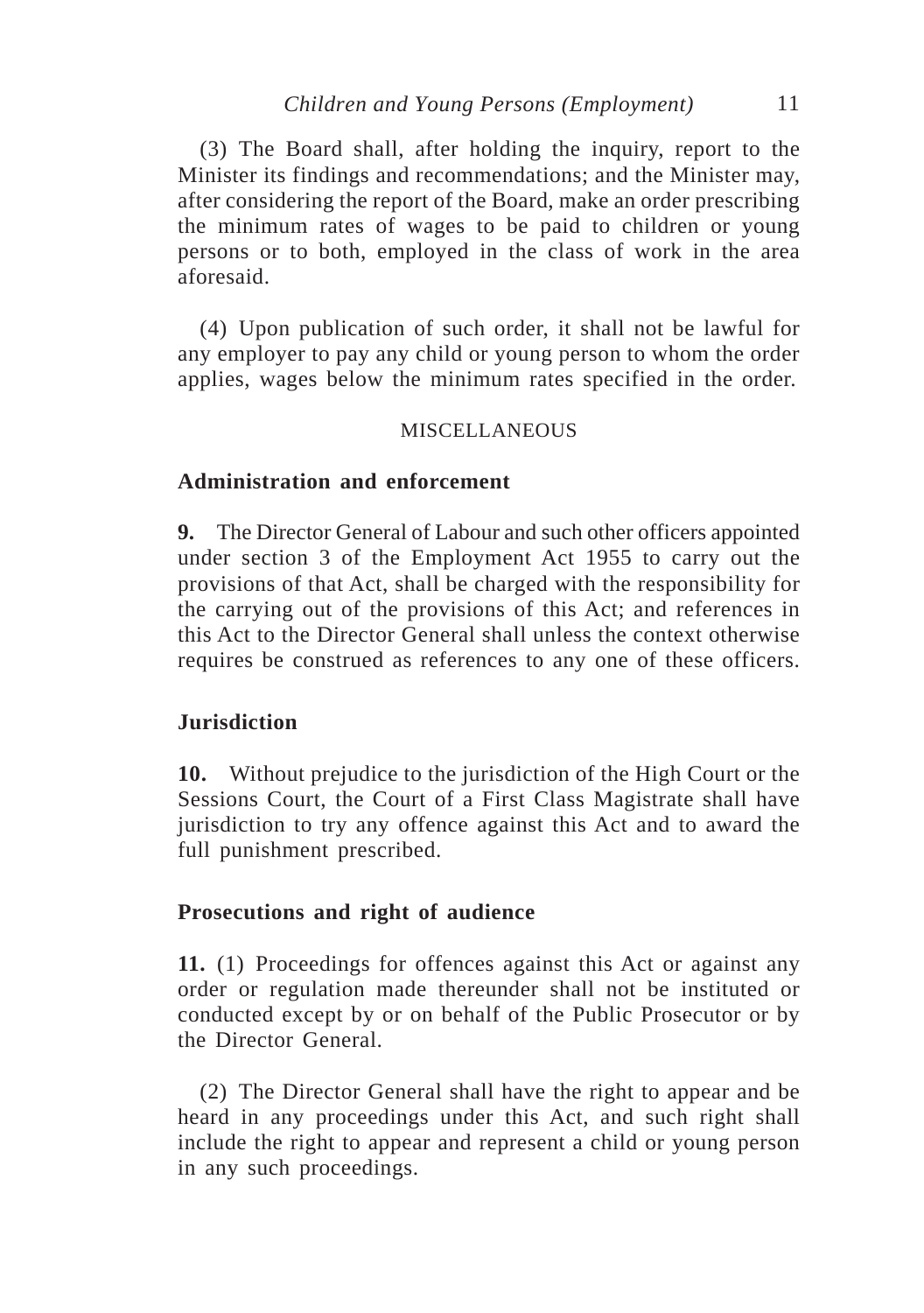# **Certificate of medical officer as to age**

**12.** Where, in any proceeding under this Act, a person is alleged to be a child or young person, the Court may accept a certificate of a Government Medical Officer to the effect that, in his opinion, such person is or is not a child or young person.

# **Contractual capacity**

**13.** Notwithstanding anything to the contrary contained in the Contracts Act 1950 [*Act 136*] or the provisions of any other written law, any child or young person shall be competent to enter into a contract of service under this Act otherwise than as an employer, and may sue as plaintiff without his next friend or defend any action without a guardian *ad litem*:

Provided that no damages and no indemnity under section 13 of the Employment Act 1955, shall be recoverable from a child or young person for a breach of any contract of service.

# **Penalty**

**14.** (1) Any person contravening any of the provisions of this Act or of any regulations or order made thereunder or who being the parent or guardian of a child or young person knowingly acquiesces in any such contravention in respect of such child or young person shall be guilty of an offence and shall be liable on conviction to imprisonment for a term not exceeding six months or to a fine not exceeding two thousand ringgit or to both and, in the case of a second or subsequent offence, shall be liable on conviction to imprisonment for a term not exceeding two years or to a fine not exceeding three thousand ringgit or to both.

(2) On the conviction of any person for an offence under subsection (1) the Director General shall, if the person convicted is the holder of a licence under the \*Theatres and Places of Public Amusement Enactment 1936 of the Federated Malay States [*F.M.S. 47 of 1936*] or under any other corresponding written law in force, inform the licensing authority concerned of the particulars of such conviction and the licensing authority may take such action as it considers appropriate.

<sup>\*</sup>*NOTE*—The Theatres and Places of Public Amusement Enactment 1936 of the Federated Malay States [*F.M.S. 47 of 1936*] has since been repealed by the Theatres and Places of Public Amusement (Federal Territory) Act 1977 [*Act 182*]. The Theatres and Places of Public Amusement (Federal Territory) Act 1977 has since been repealed by the Entertainment (Federal Territory of Kuala Lumpur) Act 1992 [*Act 493*] which came into force on 1 October 1993.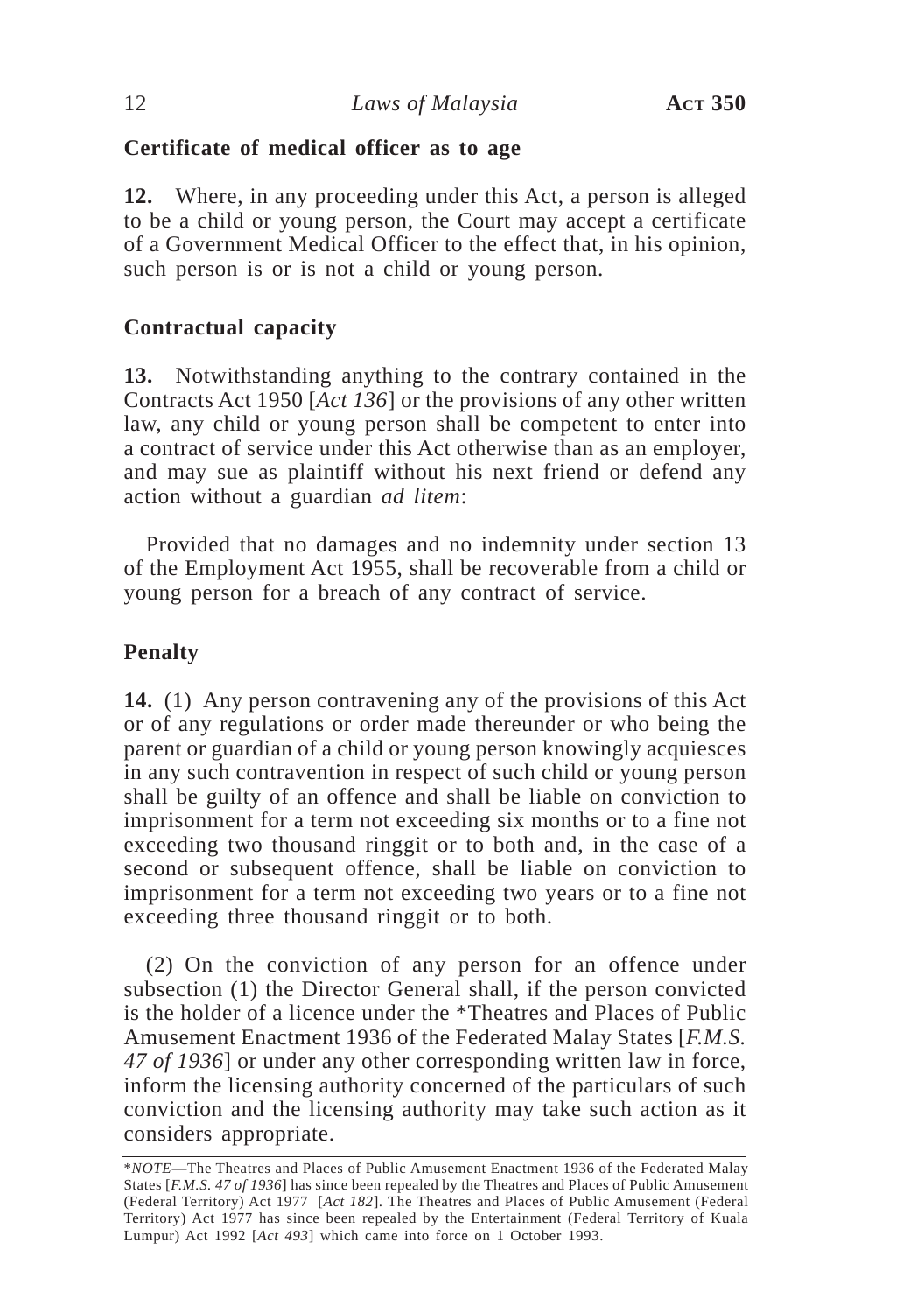## **Regulations**

**15.** (1) The Minister may make regulations for carrying out any of the purposes of this Act.

(2) In particular and without prejudice to the generality of the foregoing, the Minister may make regulations to prescribe—

- *(a)* the form of licence to be issued under section 7 and the conditions and restrictions to be attached to such licence;
- *(b)* the times which children and young persons employed shall be entitled to take off from work for meals or as rest periods; and
- *(c)* the procedure to be followed by any Board appointed under subsection 8(2) of this Act.

(3) The regulations contained in the Third Schedule shall have effect unless and until replaced or amended by regulations made under this section, and shall be deemed to be regulations made under this section.

## **Application of certain provisions of the Employment Act 1955 and regulations made thereunder**

**16.** The provisions of the Employment Act 1955 set out in the First Schedule and of any regulations made thereunder, shall apply to the employment of any child or young person under this Act, as if those provisions were enacted in and form part of this Act; and references in those provisions to "contract of service" and "employer" shall be construed accordingly.

**17.** (*Omitted*).

# **Saving**

**18.** Nothing in this Act shall be construed as relieving any person who has entered into a contract of service, either as an employer or employee, of any rights, duties or liabilities conferred or imposed upon him by the provisions of any other written law for the time being in force in the States of \*Peninsular Malaysia or to limit any power which may be exercised by any public officer pursuant to any such provisions.

<sup>\*</sup>*NOTE*—All references to "West Malaysia" shall be construed as reference to "Peninsular Malaysia" –*see* the Interpretation (Amendment) Act 1997 [*Act A996*].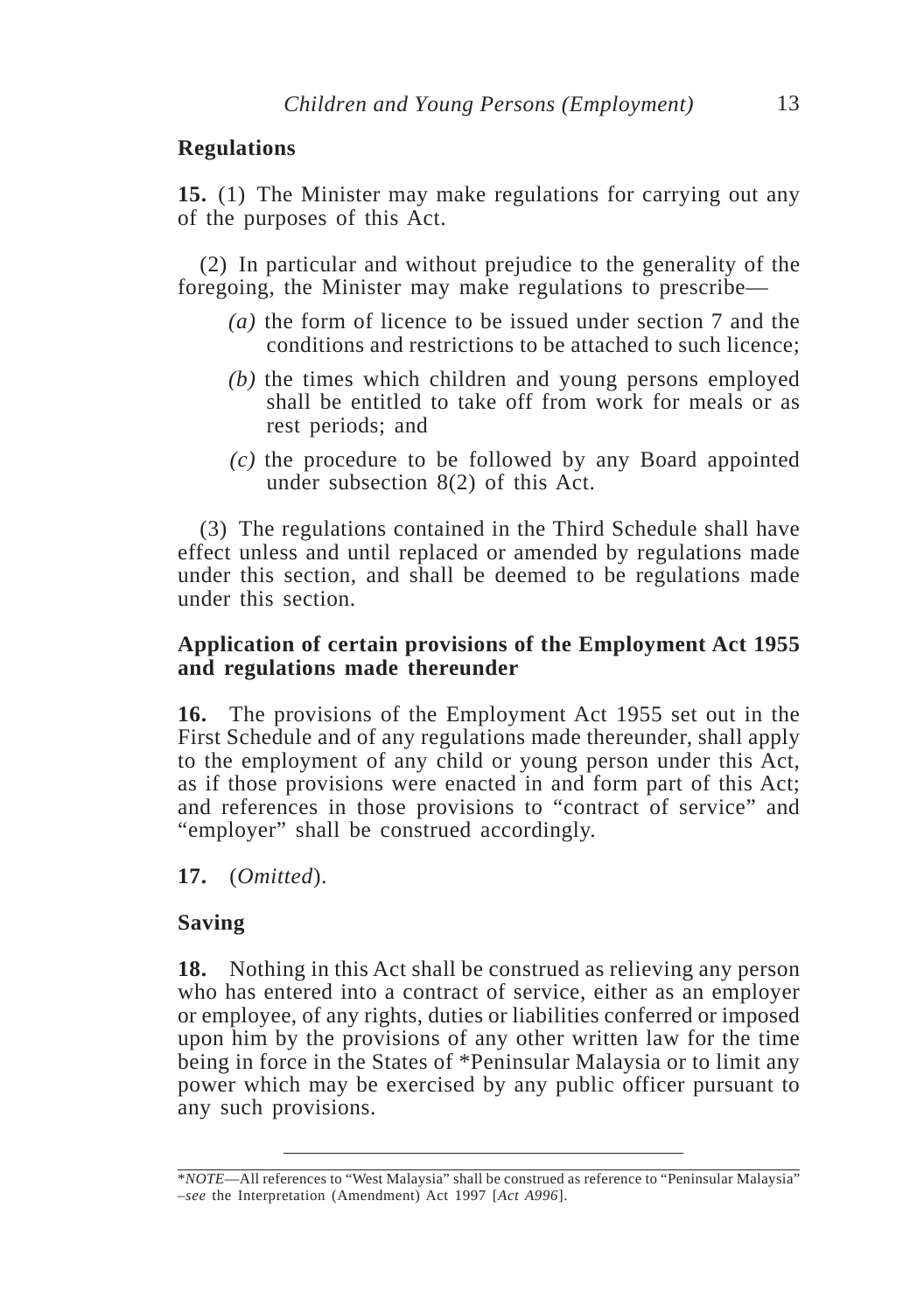14 *Laws of Malaysia* **ACT 350**

FIRST SCHEDULE

[Section 16]

### PROVISIONS OF EMPLOYMENT ACT 1955

Sections 8, 10, 11 to 29, 31, 32, 37 to 44, 57, 61 to 92, 94, 97 to 99, 101 and 102 (other than paragraph (2)*(b)*).

SECOND SCHEDULE

[Section 17]

(*Omitted*)

THIRD SCHEDULE

### CHILDREN AND YOUNG PERSONS (EMPLOYMENT) REGULATIONS 1966

### **Short title**

**1.** These Regulations may be cited as the Children and Young Persons (Employment) Regulations 1966.

### **Interpretation**

**2.** Unless there is something repugnant in the subject or context, words and expressions used in these Regulations have the meaning respectively assigned to them by the Children and Young Persons (Employment) Act 1966 (hereinafter in these Regulations referred to as the "Act").

### CONDITIONS OF LABOUR

### **Production of children for inspection**

**3.** Any child employed in any form of labour shall be produced, or caused to be produced, by his employer for inspection at any time during working hours or at any other reasonable time upon the demand of—

- *(a)* a Director General;
- *(b)* a Magistrate; or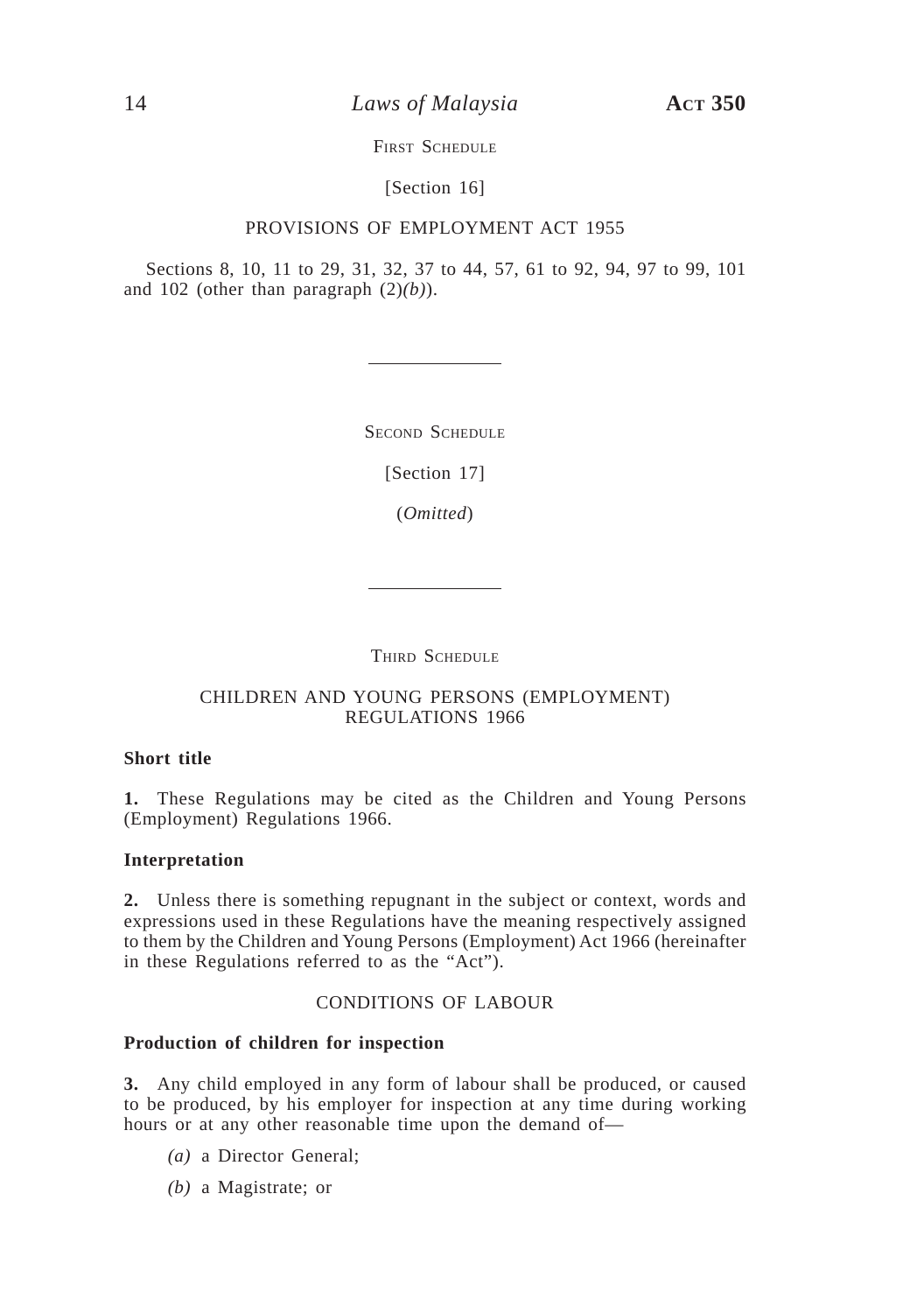*(c)* any person authorized in that behalf by the Director General of Health, the Director General of Labour or the Director General of Social Welfare.

#### PUBLIC ENTERTAINMENTS

#### **Medical examinations**

**4.** Every child and young person taking part in any public entertainment shall be produced by the employer of such child or young person or by his agent for examination and shall be examined by a Government Medical Officer in the first instance and thereafter not less than once in every three months, and such Medical Officer shall report the result of his examination to the Director General.

#### **Form of licence**

**5.** A licence to take part in a public entertainment issued under section 7 of the Act shall be in the form as set out in the Schedule to these Regulations, with such modifications as the circumstances may require. Such licence shall provide—

- *(a)* the maximum number of performances to be given in any one day or week;
- *(b)* the maximum number of performances to be given consecutively;
- *(c)* the hours of the day between which a child or young person shall not take part in a public performance;
- *(d)* that no performance shall exceed four hours in duration;
- *(e)* that a child or young person shall not take part in any performance which is dangerous to life, limb, health or morals;
- *(f)* that a child or young person shall report in person or in writing to an Assistant State Director of Labour or a State Director of Labour when leaving the service of the present employer;
- *(g)* that a child or young person shall report to an Assistant State Director of Labour or a State Director of Labour in writing or in person when leaving the District or State and give the destination;
- *(h)* that a child or young person shall report arrival in any District to the nearest Labour Office in writing or in person; and
- *(i)* any other conditions or remarks.

#### **Penalty**

**6.** Any person who shall employ any child or young person in breach of any of the provisions of these Regulations or who shall fail to produce a child or young person when required under the provisions of regulation 3 or shall otherwise contravene the provisions of these Regulations, shall be guilty of an offence and shall, where no other penalty is provided by the Act, be liable to a fine not exceeding two hundred and fifty ringgit or to imprisonment for a term which may extend to six months or to both such fine and imprisonment.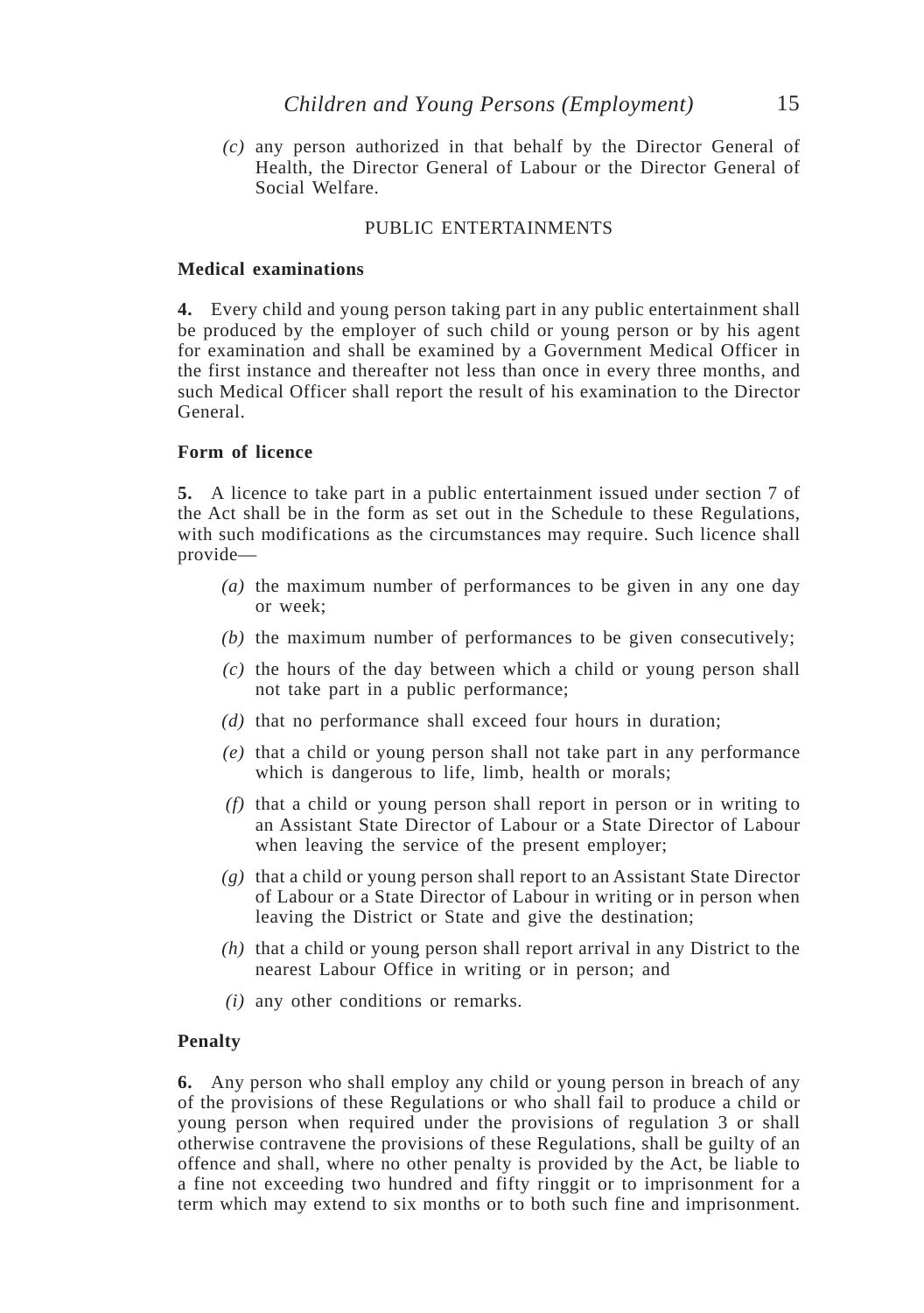### **Revocation**

**7.** The Children and Young Persons Rules 1947 [*G.N. 8529 of 1947*] (except rule 17 in so far as it relates to Forms I, II and IV to X of the Schedule thereto) are hereby revoked.

No ............................

### CHILDREN AND YOUNG PERSONS (EMPLOYMENT) ACT 1966

#### [Section 7—Regulation 5]

#### LICENCE TO TAKE PART IN A PUBLIC ENTERTAINMENT

Permission is hereby granted to .......................... whose photograph is attached hereto and who is holder of Identity Card No. ............... to take part in public entertainment in Peninsular Malaysia, subject to the provisions of the Children and Young Persons (Employment) Act 1966 and the Regulations made thereunder and to the conditions mentioned in this licence. This licence may be cancelled at any time and, unless cancelled, shall be valid until ...................... 20 ...... so long as the holder is employed by ........................ holder of Identity Card No .......................... and under the protection of .......................... holder of Identity Card No .....................

This licence is hereby renewed until:

|  | (Signature) (Designation and Office) |
|--|--------------------------------------|
|  | (Signature) (Designation and Office) |
|  | (Signature) (Designation and Office) |

#### **CONDITIONS**

- 1. Not more than ..................... performances to be given in any one week.
- 2. Not more than ..................... performances to be given in any one day with a minimum interval of ....... hours between successive performances.
- 3. No performance to exceed four hours in duration.
- 4. Not to take part in any performance which is dangerous to life, limb, health or morals.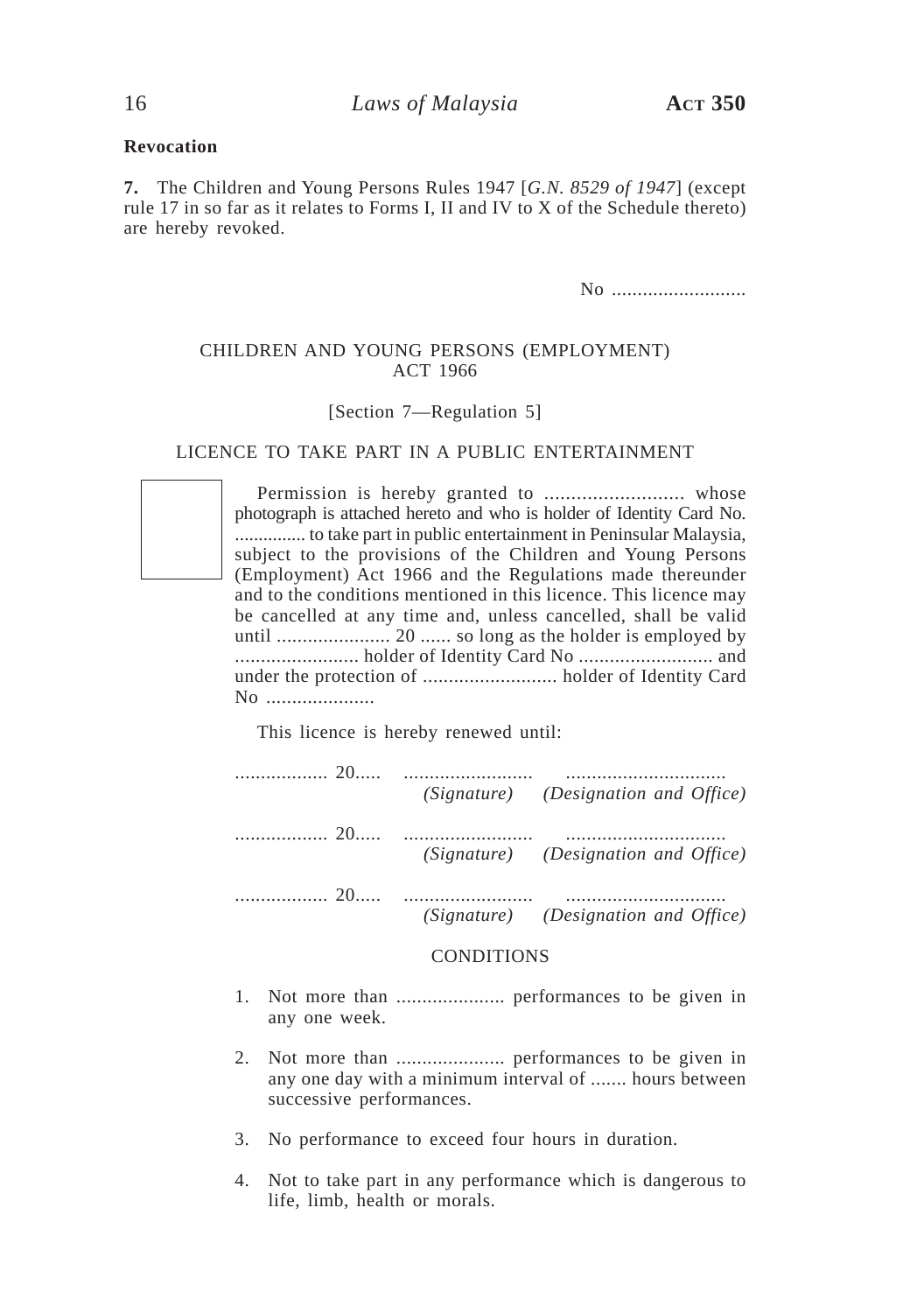- 5. To report in person or in writing to an Assistant State Director of Labour or a State Director of Labour when leaving the service of the present employer.
- 6. To report to an Assistant State Director of Labour or a State Director of Labour in writing or in person when leaving the District or State and to give the destination.
- 7. To report arrival in any District to the nearest Labour Office in writing or in person.
- 8. To appear before a Government Medical Officer for examination not less than once in every three months.
- 9. Other conditions or remarks: ....................................................... ............................................................................................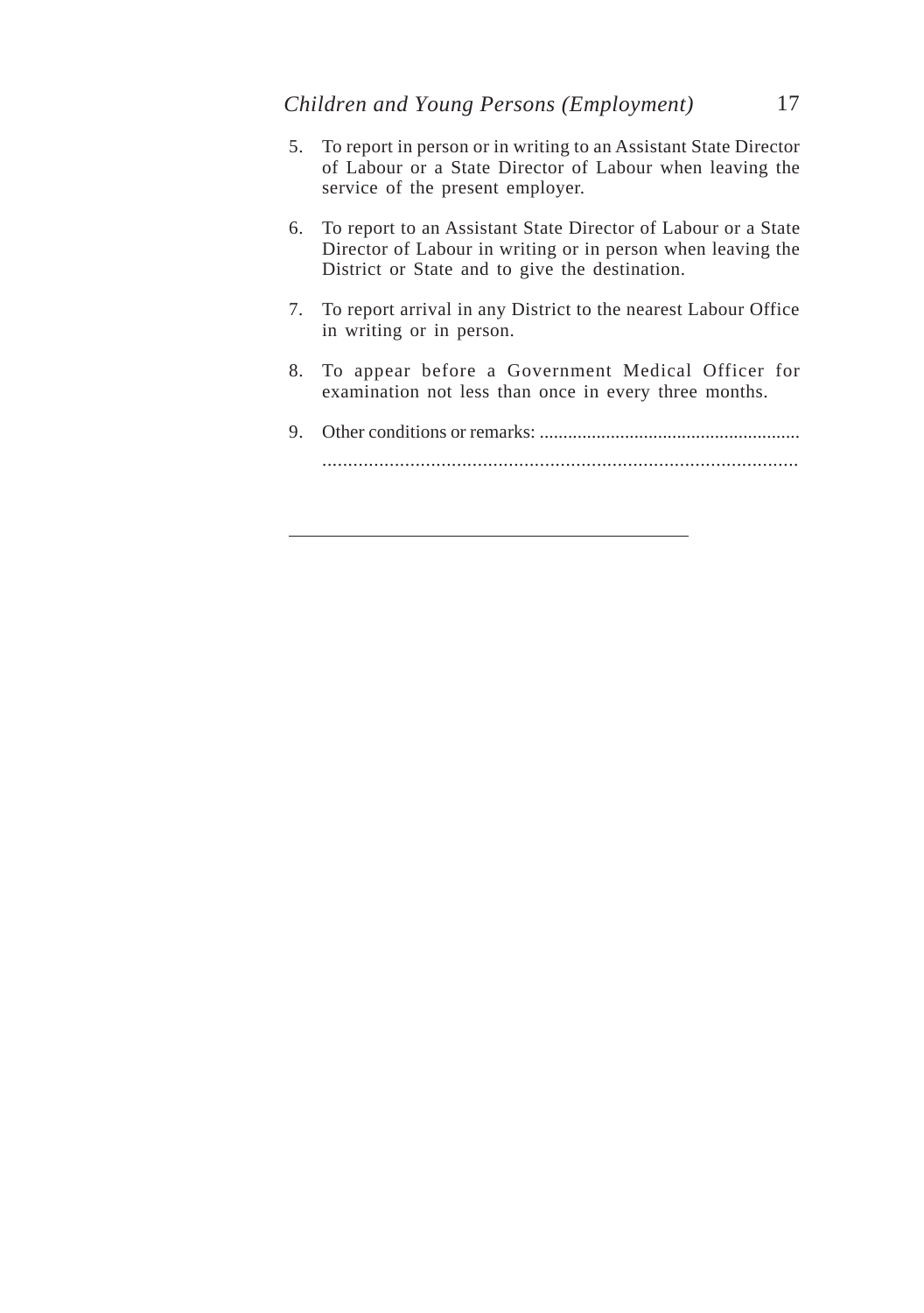# **Act 350**

# **CHILDREN AND YOUNG PERSONS (EMPLOYMENT) ACT 1966**

### LIST OF AMENDMENTS

| Amending law        | Short title                                                       | In force from    |
|---------------------|-------------------------------------------------------------------|------------------|
| Act 265             | Employment Act 1955                                               | $01-06-1957$     |
| P.U. (B) $324/1970$ | Notification under s. 3 of the<br>Titles of Office Ordinance 1949 | $01 - 01 - 1971$ |
| Act 160             | Malaysian Currency (Ringgit)<br>Act 1975                          | 29-08-1975       |
| <b>Act A996</b>     | Interpretation (Amendment)<br>Act 1997                            | 24-07-1997       |